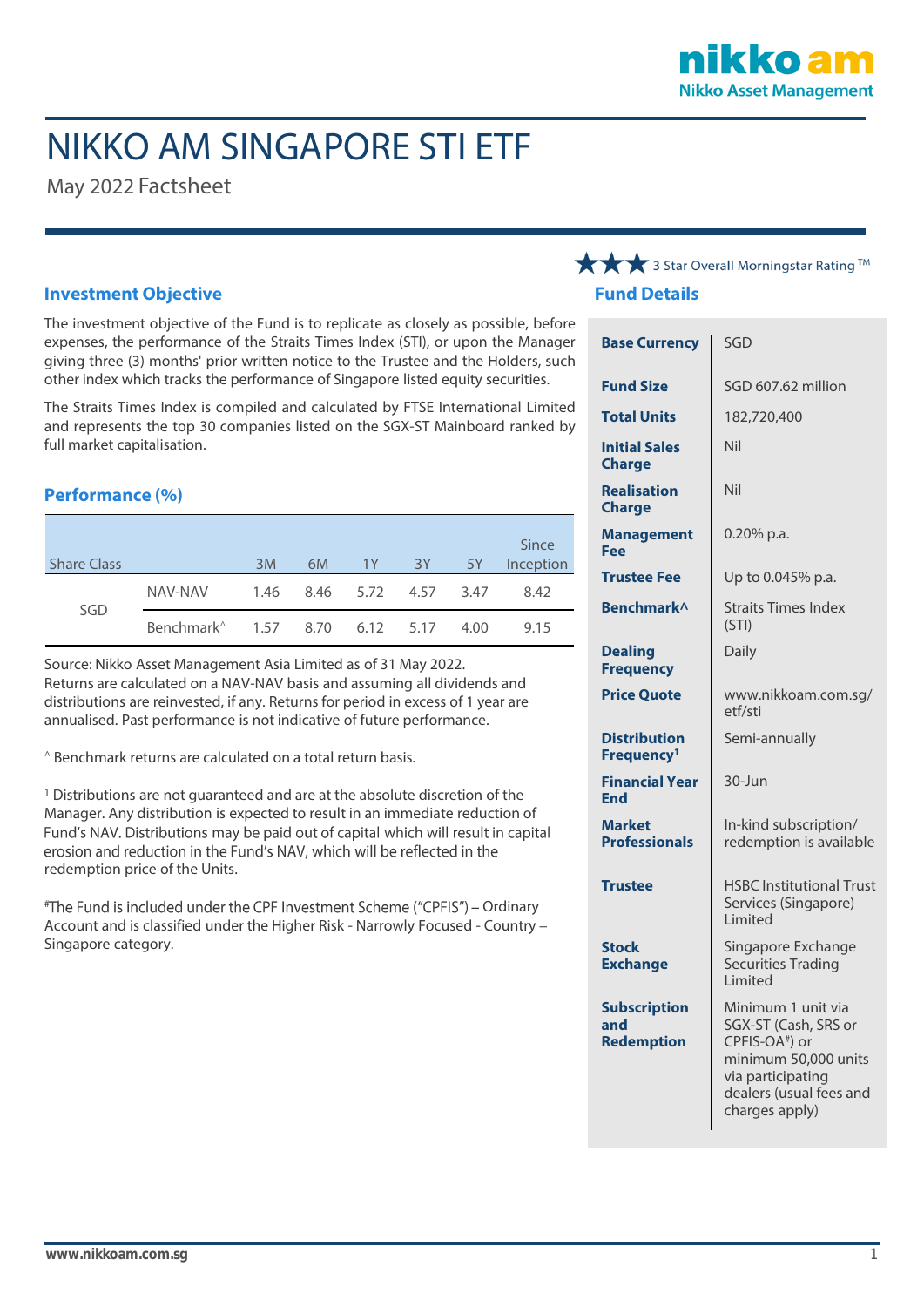## nikko am

#### **Fund Holdings**

| <b>Top 10 Holdings</b>                      | Weight  |
|---------------------------------------------|---------|
| <b>DBS GROUP HOLDINGS LTD</b>               | 18.1%   |
| OVERSEA-CHINESE BANKING CORPORATION LIMITED | 13.5%   |
| UNITED OVERSEAS BANK LTD. (SINGAPORE)       | 12.4%   |
| SINGAPORE TELECOMMUNICATIONS LIMITED        | 6.4%    |
| JARDINE MATHESON HOLDINGS LIMITED           | 5.3%    |
| CAPITALAND INTEGRATED COMMERCIAL TRUST      | 3.5%    |
| CAPITALAND INVESTMENT LIMITED               | 3.3%    |
| <b>KEPPEL CORPORATION LIMITED</b>           | $3.2\%$ |
| ASCENDAS REAL ESTATE INVESTMENT TRUST       | 3.1%    |
| <b>WILMAR INTERNATIONAL LIMITED</b>         | 2.9%    |

#### **Sector Allocation**



Cash in allocation charts includes cash equivalents. Percentages of allocation may not add to 100% due to rounding error.

#### **Fund Characteristics**

| <b>3-Years Annualised Tracking Error</b> |  |
|------------------------------------------|--|
| 0.15%                                    |  |

#### **Fund Information**

| <b>Listing Date</b> | <b>NAV</b> | <b>ISIN</b>  | <b>Bloomberg Ticker</b> | <b>Trading Name</b>  | <b>SGX Stock Code</b> |
|---------------------|------------|--------------|-------------------------|----------------------|-----------------------|
| 24 February 2009    | SGD 3.3254 | SG1X52941694 | <b>DBSSTISP</b>         | NIKKO AM STI ETF G3B |                       |

Source: Nikko Asset Management Asia Limited as of 31 May 2022.